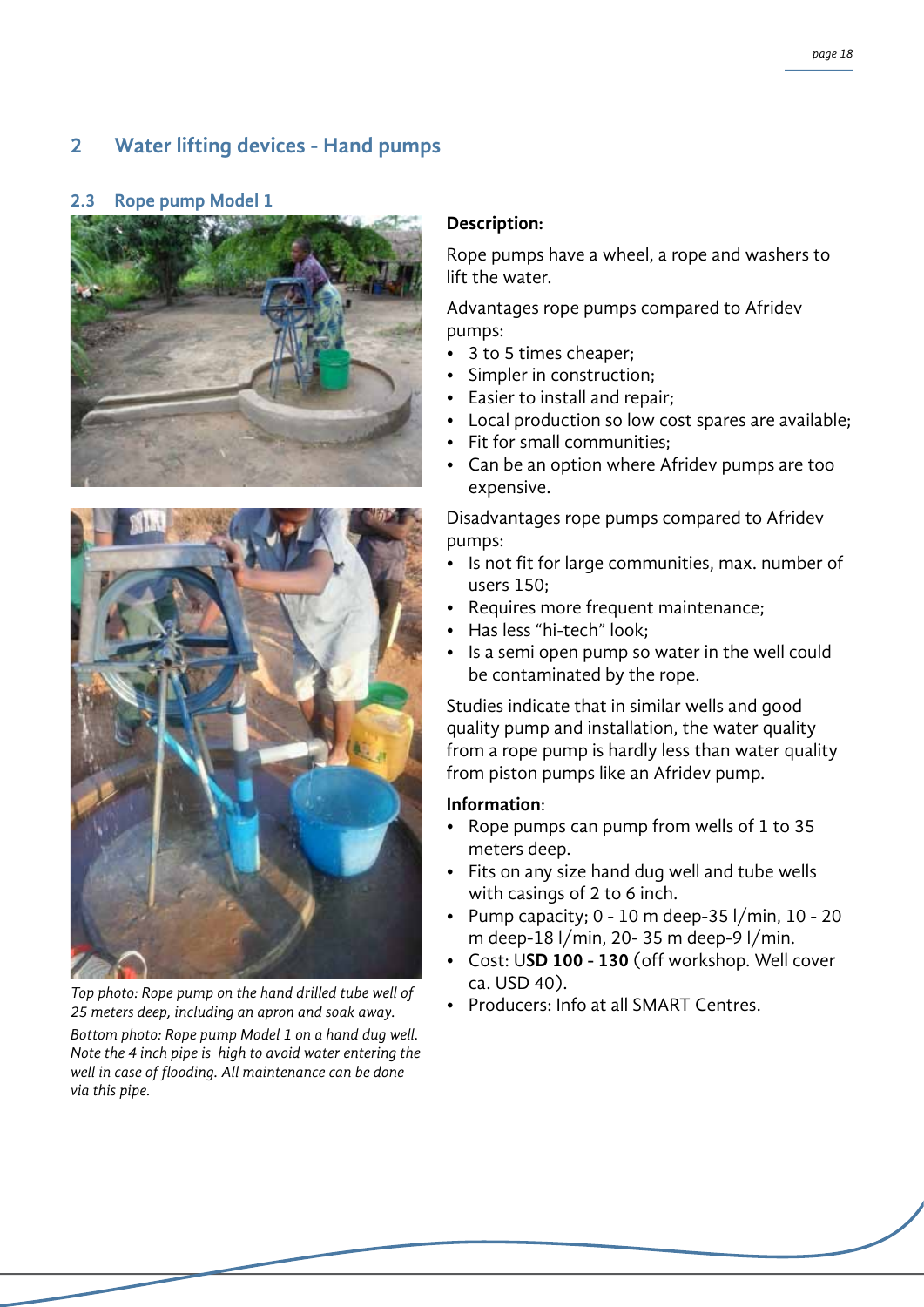## **2 Water lifting devices - Hand pumps**

### **2.4 Rope pump Model 2**



Rope pump Model 2 is an economic version of Model 1.

Advantages Model 2 compared to Model 1:

- • 30 % cheaper;
- The pump can be bought in steps. The wheel cover is optional and can be bought lateron when the family has funds;
- All parts are galvanised pipes;
- All parts are welded, no bolts;
- Is easier, faster to produce.

Disadvantages Model 2 compared to Model 1:

- When bushings are worn out the whole pump has to be taken to the workshop;
- If handle is  $\frac{1}{2}$ "pipe, it is less sturdy than a handle of  $\frac{3}{4}$ ".

### **Information**:

- Rope pump Model 2 has the same features as Model 1.
- • Cost : **USD 70 90** (off workshop. Metal wheel cover ca USD 15).
- Producers: Info at all SMART Centres.



*Top photo: Rope pump Model 2 installed at a family farm in Mzuzu. Middle photo: Rope pump Model 2. Bottom photo: A wheel cover is optional.*